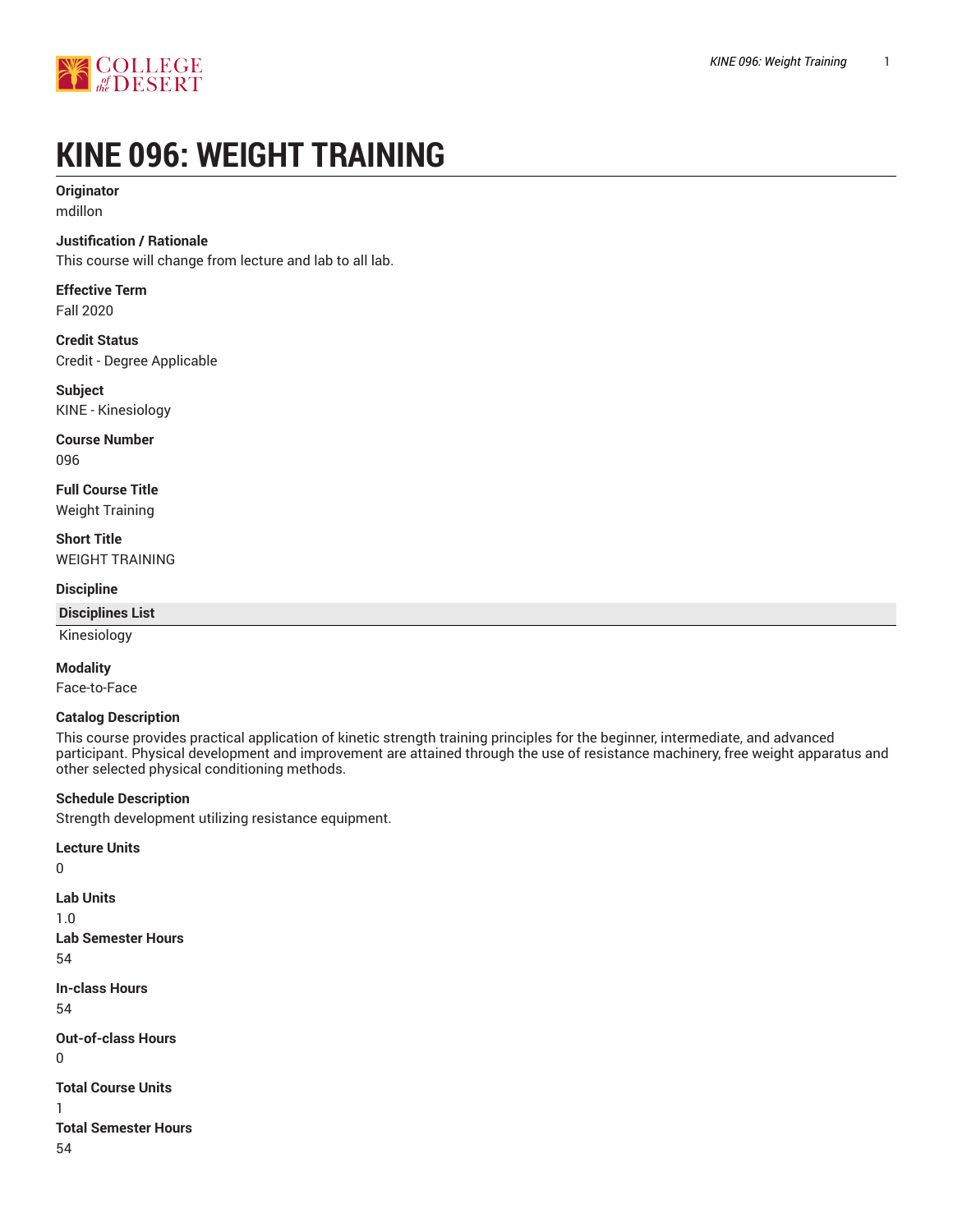

# **Required Text and Other Instructional Materials**

**Resource Type**

Web/Other

## **Description**

Handouts

#### **Class Size Maximum**

35

#### **Course Content**

- 1. Basic human anatomy and applied terminology
- 2. Kinesiology and muscular movement application
- 3. Program design and muscular working order
- 4. Rest, nutrition, and supplements
- 5. Individual program design
- 6. Cardiorespiratory design
- 7. Flexibility design
- 8. Muscular strength and endurance creative program design

#### **Lab Content**

1. Diverse styles of strength training programs to include the following; Body weight, resistance machines, free weight and pulley system.

- 2. Warm-up, flexibility, and stretching guidelines and procedures.
- 3. Weight room etiquette, safety, and liability.
- 4. Training intensity levels for desired results.
- 5. Diverse strength training programming for varying levels of students and outcomes.

#### **Course Objectives**

|             | <b>Objectives</b>                                                                                                                                                                           |
|-------------|---------------------------------------------------------------------------------------------------------------------------------------------------------------------------------------------|
| Objective 1 | Demonstrate an understanding of basic anatomical terminology.                                                                                                                               |
| Objective 2 | Comprehend specific functional capacities of resistance machinery, free weights, and cardiovascular conditioning<br>machinery.                                                              |
| Objective 3 | Identify and associate machine, body weight, free weights or pulley system with muscular development.                                                                                       |
| Objective 4 | Design and implement a functional and systematic weight training program based upon kinetic muscular working<br>order, efficiency and strength, and conditioning principles.                |
| Objective 5 | Execute appropriate warm-up, flexibility, and stretching procedures involving the use of resistance and free weight<br>machinery and cardiorespiratory training and conditioning machinery. |
| Objective 6 | Demonstrate an understanding of weight room etiquette, safety and liability quidelines and procedures.                                                                                      |
| Objective 7 | Demonstrate proper lifting techniques for diverse styles of weight training to include: resistance machinery, body<br>weight, free weight, and pulley system machinery.                     |
| Objective 8 | Demonstrate and differentiate between cardiovascular, anaerobic, aerobic, and fat metabolism principles of<br>conditioning.                                                                 |
| Objective 9 | Demonstrate an improved total physical fitness level.                                                                                                                                       |

#### **Student Learning Outcomes**

|           | Upon satisfactory completion of this course, students will be able to: |  |
|-----------|------------------------------------------------------------------------|--|
| Outcome 1 | Students will improve their physical strength.                         |  |

Outcome 1 Students will improve their physical strength.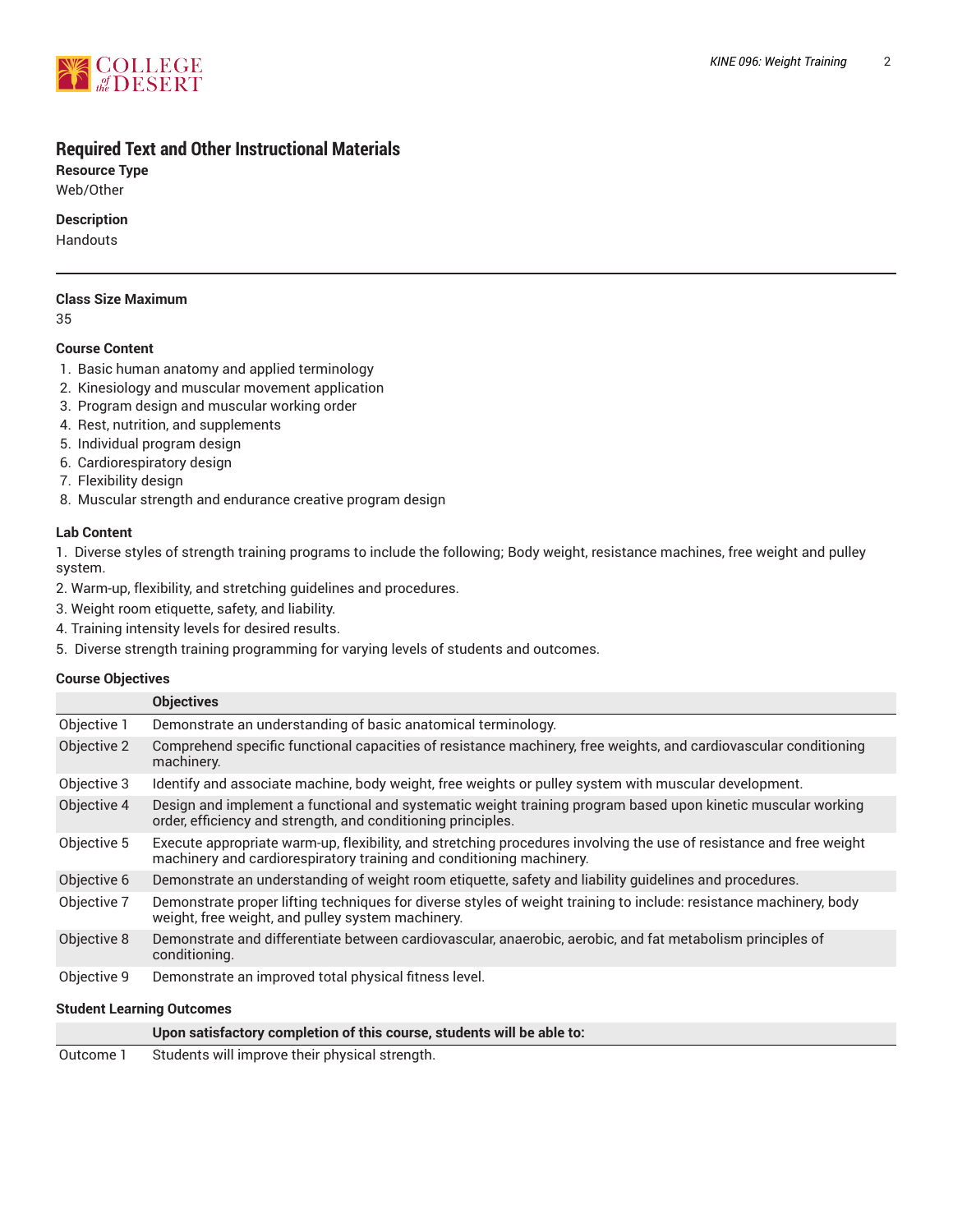## **Methods of Instruction**

| <b>Method</b>                      | Please provide a description or examples of how each instructional<br>method will be used in this course.          |
|------------------------------------|--------------------------------------------------------------------------------------------------------------------|
| Activity                           | Structured workouts to improve strength.                                                                           |
| Observation                        | Instructor-lead demonstration on proper lifting techniques to avoid injury<br>and maximize muscle recruitment.     |
| Lecture                            | Discuss on the physiologic benefits of strength training and how<br>different techniques influence strength gains. |
| Self-exploration                   | Create strength goals and reflect on these in a physical fitness journal.                                          |
| Discussion                         | Identify the purpose and value of various styles/techniques of weight<br>training.                                 |
| Demonstration, Repetition/Practice | Work with classmates and perform proper lifting techniques and<br>spotting.                                        |
| <b>Methods of Evaluation</b>       |                                                                                                                    |
| <b>Method</b>                      | Please provide a description or examples of how<br><b>Type of Assignment</b>                                       |

| menoa                                     | <u>FICASE DIUVIUE A UESCHIPLIUII UI EXAIIIDIES UI IIUW</u><br>each evaluation method will be used in this course.                                                        | <b>IVUC UI MOOIGIIIIICIII</b> |
|-------------------------------------------|--------------------------------------------------------------------------------------------------------------------------------------------------------------------------|-------------------------------|
| Student participation/contribution        | Maintain physical fitness journals on their strength<br>goals and their progress.                                                                                        | In Class Only                 |
| Computational/problem-solving evaluations | Calculate the Karvonen formula for heart rate.<br>perform a flexibility analysis, determine BMI scores<br>and girth measurements.                                        | In Class Only                 |
| Field/physical activity observations      | Perform a biomechanical analysis of basic strength<br>exercises with partners.                                                                                           | In Class Only                 |
| Laboratory projects                       | Perform baseline muscular strength and muscular<br>endurance tests.                                                                                                      | In Class Only                 |
| Student participation/contribution        | Perform various strength tests and measure<br>for girth improvements periodically through the<br>semester.                                                               | In Class Only                 |
| Tests/Quizzes/Examinations                | Write article critiques and discussion threads<br>on various styles of strength training. Perform a<br>pre-test and a post-test to demonstrate strength<br>improvements. | In Class Only                 |

#### **Assignments**

#### **Other In-class Assignments**

- 1. Skill practice.
- 2. Personal reflection of performance and progress.

#### **Other Out-of-class Assignments**

- 1. Reading assignments, article critiques and discussion threads.
- 2. Written analysis and personal reflection of performance and progress.

**Grade Methods**

Letter Grade Only

# **MIS Course Data**

#### **CIP Code**

31.0501 - Health and Physical Education/Fitness, General.

**TOP Code** 083500 - Physical Education

**SAM Code** E - Non-Occupational